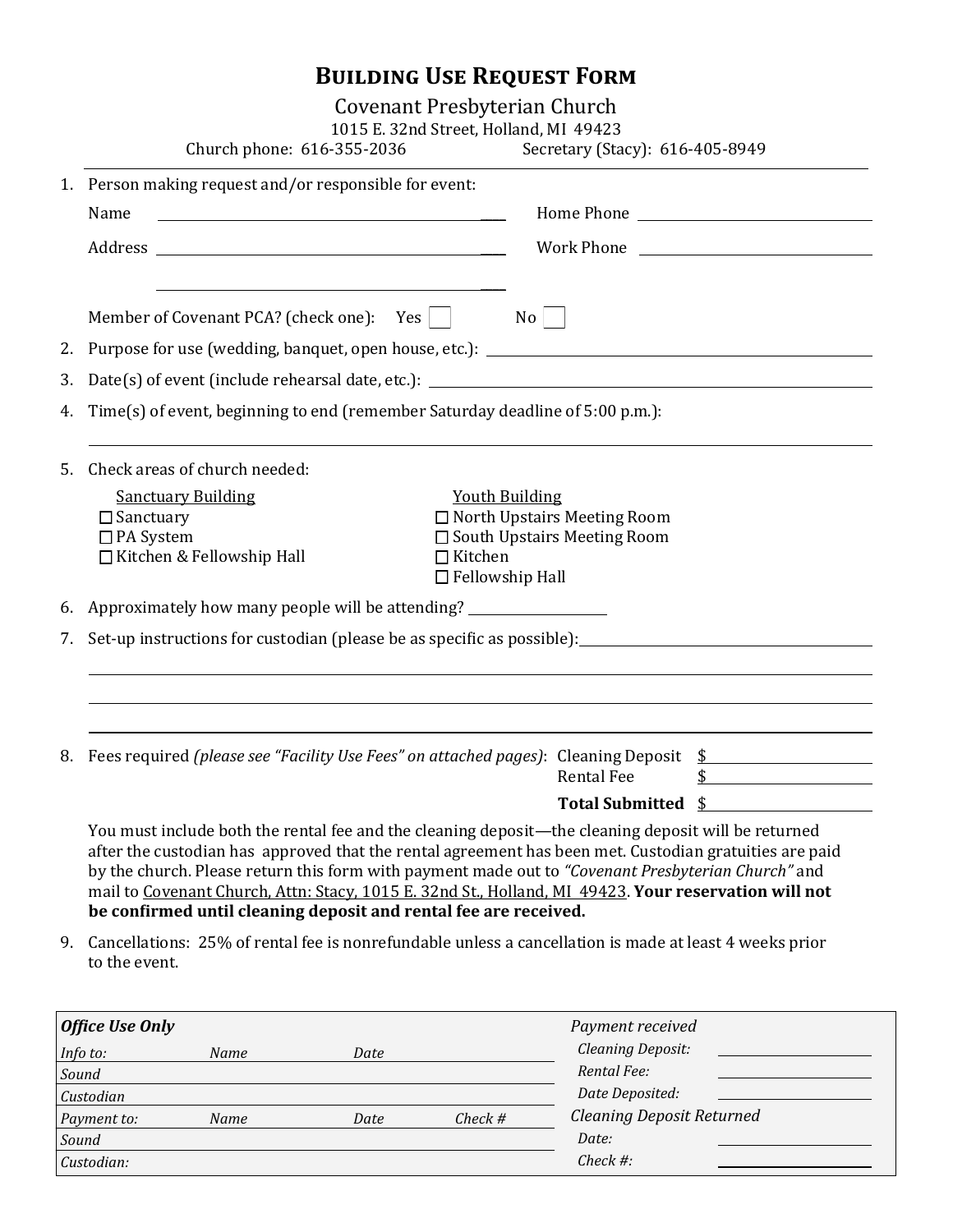# Rental Guidelines and General Policies FOR USE OF THE CHURCH FACILITIES

Covenant Presbyterian Church 1015 E. 32nd Street, Holland, MI 49423 Church phone: 355-2036 | Secretary (Stacy): 772-2484

In an effort to avoid scheduling conflicts, Covenant Church maintains a master calendar. It can be viewed online at www.covenantprez.com. If you are organizing a church event, scheduling a meeting or wish to use the facilities, please put your item on the church calendar by calling Stacy Veenstra at 772-2484.

## **Policy Statement:**

These facilities are intended for church purposes first. On occasion we allow other community, family or personal activities, but we will not allow activities which interfere with the church's program or violate the Christian principles of our church. Social functions not related to church activities will not be allowed on Sunday. These facilities shall also be available to groups who are part of our denominational and related Kingdom agencies.

# **Responsibility of Applicant:**

- 1. Responsibility: Any applicant must agree to assume all responsibility for the use of the facility and observe all regulations.
- 2. Proper Supervision: All groups shall be accompanied by an adult supervisor whose responsibilities shall include discipline, proper use of facilities, meeting group at arranged door, vacating premises at arranged time, and returning the facility and/or equipment to the order and condition in which it was found.
- 3. Hold Harmless: The applicant must agree to save and hold harmless Covenant Presbyterian Church and must agree to assume responsibility for all liabilities arising incidental to the use of the church facility and/or parking lot, it being understood and agreed that Covenant Presbyterian Church assumes no obligation respecting the use of such facility or parking lot.
- 4. Restitution: The applicant must agree to assume all responsibility for the use of the facilities and observance of the regulations. It is agreed that any damage to the building, furniture, equipment, or any special cleaning required due to spilled food and/or drink, shall be paid by the applicant.
- 5. Groups using the facilities will be responsible for general clean-up after the event. This includes, but is not limited to all trash deposited in the dumpster, stains properly treated and removed, tables and chairs put back as found, and lights out. In the event the church's custodian is not present, those using the building must see to it that all lights are turned off and all doors locked.

# **Specific Policies:**

- 1. Use of the facilities shall include the specific area required, entrances, restrooms, and accessible halls and/or doors.
- 2. Any misuse of the facilities and/or equipment may result in immediate termination of scheduled activity without refund, and denial of future use.
- 3. There may not be any tobacco use, dancing, or intoxicating beverages in any of the facilities.
- 4. Nothing shall be sold, exhibited, or displayed without prior permission of the Session.
- 5. No thumb tacks, nails, screws, or tape may be used on the furniture or walls.
- 6. Red or purple beverages are not allowed.
- 7. The throwing of rice, confetti or birdseed on the church property is prohibited. Bubbles are permitted.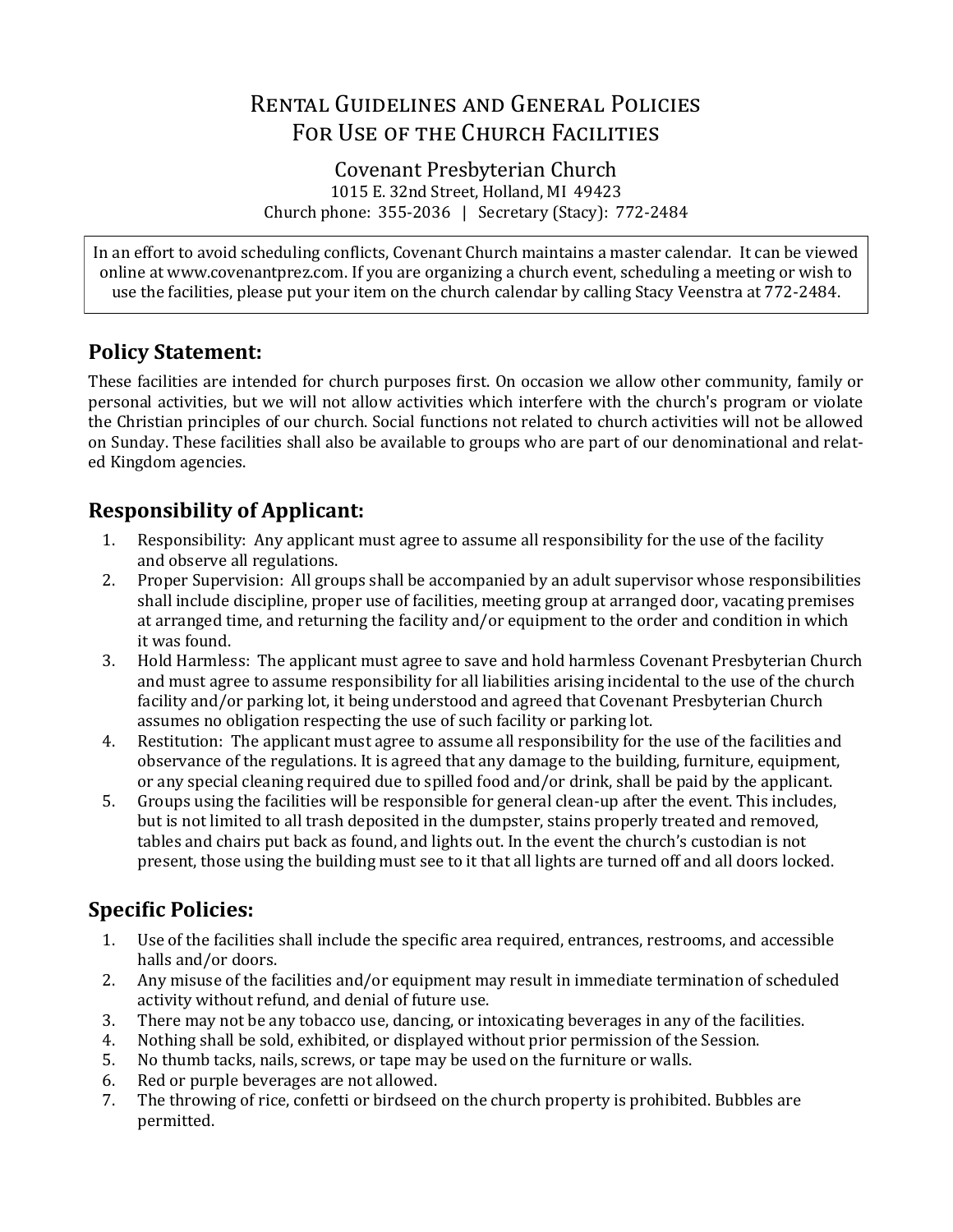- 8. Tables and chairs must be put back as found.
- 9. Unlabeled items left behind may be used or disposed of at the custodian's discretion.
- 10. The specific use of or activity in any of the church's buildings shall be subject to prior approval of the Building and Grounds Committee, along with any use of ornamentation, equipment, or supportive apparatus.
- 11. Covenant Church maintains the prerogative of refusing any request for the use of church facilities by any individual group or organization.
- 12. Non-profit organizations which request use of the facilities may receive certain financial leniencies per the Session's decision.
- 13. Approval of use for family gatherings will be on a "first come/first served" basis.
- 14. Reservations are confirmed only when the cleaning deposit and rental fee are received.
- 15. A church member may be present in the building during any non-member event.
- 16. All activities must conclude by 11:00 p.m. Sunday through Friday, and by 5:00 p.m. on Saturday, for both facilities. The Youth Building may be used after 5:00 on Saturday for Covenant Church group activities, by special prior approval of the Session.
- 17. Facilities are not available for rental on Sundays.
- 18. The party using the facility must provide its own paper supplies.
- 19. Food and drink are not allowed in the sanctuary.
- 20. The church facilities are not a gymnasium for running around; please instruct and control your children in this matter. This is out of respect for our building, as a place for worship.

#### **Kitchen Use:**

- 1. Each kitchen rented must be left in good order and properly cleaned with everything put away and cleaned after each meeting, gathering, or social event. All dishes and utensils shall be washed, dried, and returned to their proper place in the cabinets. If you use any kitchen towels and dishcloths, leave them on the counter for the custodian to clean.
- 2. Care is to be exercised in the use of all equipment; please read any applicable equipment manuals to operate, or ask for help.
- 3. The coffee maker uses a special grind of coffee or it will not work properly. If you desire coffee to be available, please do not use your own coffee in this machine. Make arrangements for this before the event.
- 4. Utensils and/or equipment may not be removed from the facility.
- 5. Use of table covers and paper products is not included in rentals.
- 6. Cream and sugars must be in individual packets; no open containers allowed.
- 7. Do not leave food out on the counters overnight. Food that is left on the counters will be discarded.
- 8. All dry foods must be stored in sealed containers.
- 9. Red or purple beverages are not allowed.

## **Equipment Rules:**

- 1. Folding chairs and tables may not be removed from either building without prior permission of the custodian.
- 2. Equipment may not be borrowed, and must not leave the facilities, without prior approval; any equipment used must be returned promptly.
- 3. Disability equipment may be signed out by calling the custodian.
- 4. All other church equipment, including the Cargo King trailer, is to be used for church use only.